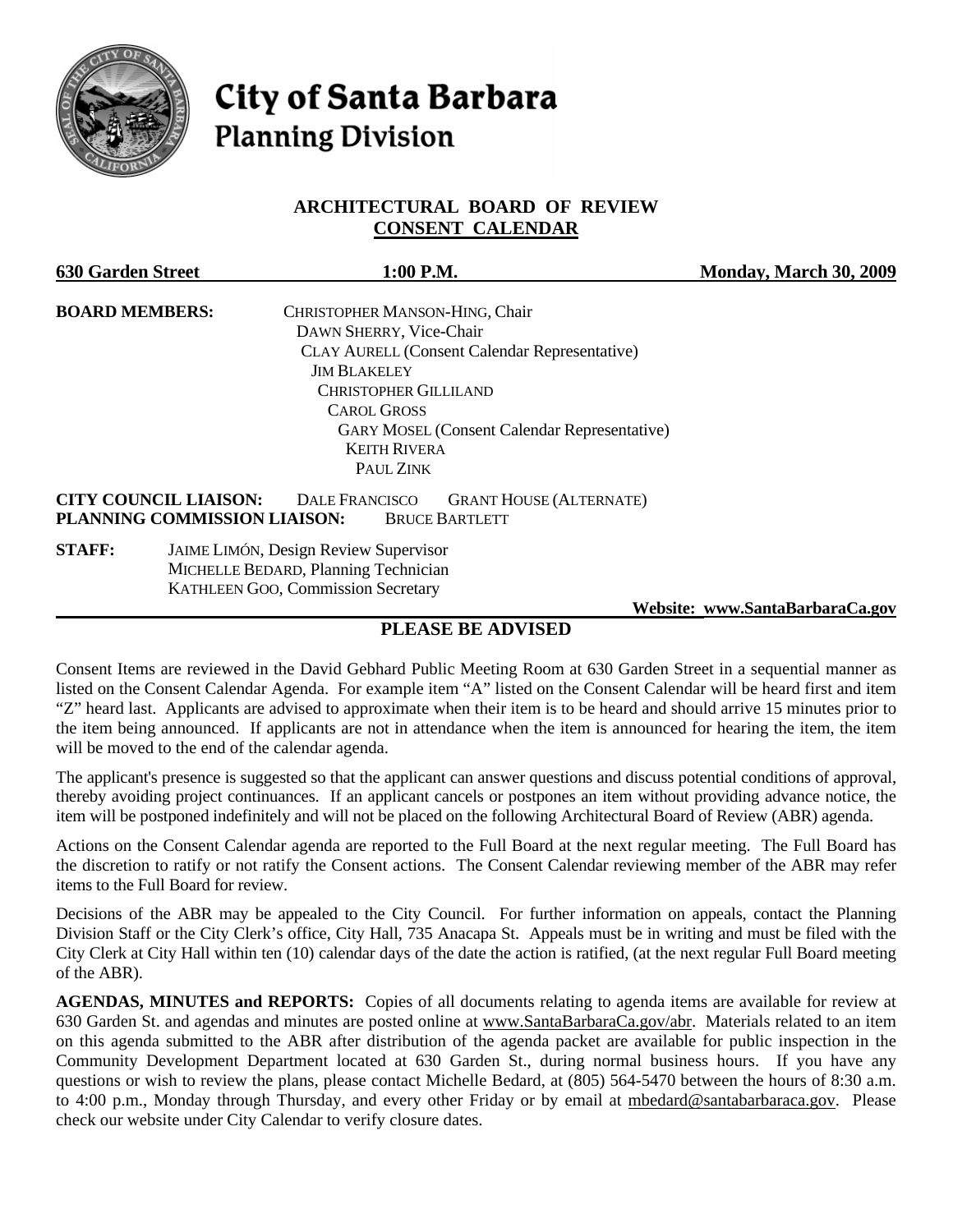**AMERICANS WITH DISABILITIES ACT:** In compliance with the Americans with Disabilities Act, if you need special assistance to gain access to, comment at, or participate in this meeting, please contact the Planning Division at 805-564-5470. If possible, notification at least 48 hours prior to the meeting will enable the City to make reasonable arrangements in most cases.

**POSTING:** That on Thursday, March 26, 2009 at 4:00 p.m., this Agenda was duly posted on the indoor and outdoor bulletin boards at the Community Development Department, 630 Garden Street, and online at [www.SantaBarbaraCa.gov/abr.](http://www.santabarbaraca.gov/abr)

**PUBLIC COMMENT:** Any member of the public may address the Architectural Board of Review Consent Representative for up to two minutes on any subject within their jurisdiction that is not scheduled for a public discussion before the Board on that day.

## **REVIEW AFTER FINAL**

#### **A. 500 FOWLER RD A-F/SD-3 Zone**

|                            | 073-450-003<br>Assessor's Parcel Number: |
|----------------------------|------------------------------------------|
| <b>Application Number:</b> | MST2007-00002                            |
| Owner:                     | Santa Barbara Airport                    |
| Architect:                 | <b>Fred Sweeney</b>                      |
| Architect:                 | Joseph Grogan                            |

(Proposal for the construction of a new two-story Airline Terminal facility measuring approximately 66,045 square feet. The new facility would be located south of the existing 20,000 square foot main Terminal building, which would remain in operation during construction. The original 5,000 square foot 1942 Terminal building would be rehabilitated, with additions constructed in 1967 and 1976 to be removed. The 1942 building would be relocated and incorporated as part of the new facility. The existing rental car/security operations building, airline trailers and baggage claim pavilions, which are currently part of the existing Terminal complex, would also be removed and the uses would be incorporated into the new terminal. The existing short-term parking lot would be reconfigured and the loop road would be revised to incorporate an alternative transportation lane for buses, taxis, and shuttles. Project received Planning Commission Approval on 9/20/2007 (Resolution No. 037-07). The project received Final Approval by the ABR on 5/19/08.)

## **(Review After Final to replace the airport light fixtures with a pole mounted roadway luminaire fixture.)**

#### **FINAL REVIEW**

## **B. 1165 COAST VILLAGE RD C-1/SD-3 Zone**

Assessor's Parcel Number: 009-291-007 Application Number: MST2008-00525 Owner: Max and Eleanor Baril, Trustees Designer: Jason Grant

(Proposal for a facade remodel of an existing 8,071 square foot commercial building (Building B) to include replacing a shed roof with a new gable roof to match existing and the replacement of doors and windows. The site is currently developed with two commercial buildings with a total of 15,187 square feet. This project will not result in an increase in square footage. A total of 50 parking spaces exist on site.)

## **(Preliminary Approval granted 11/24/08. Final Approval is requested.)**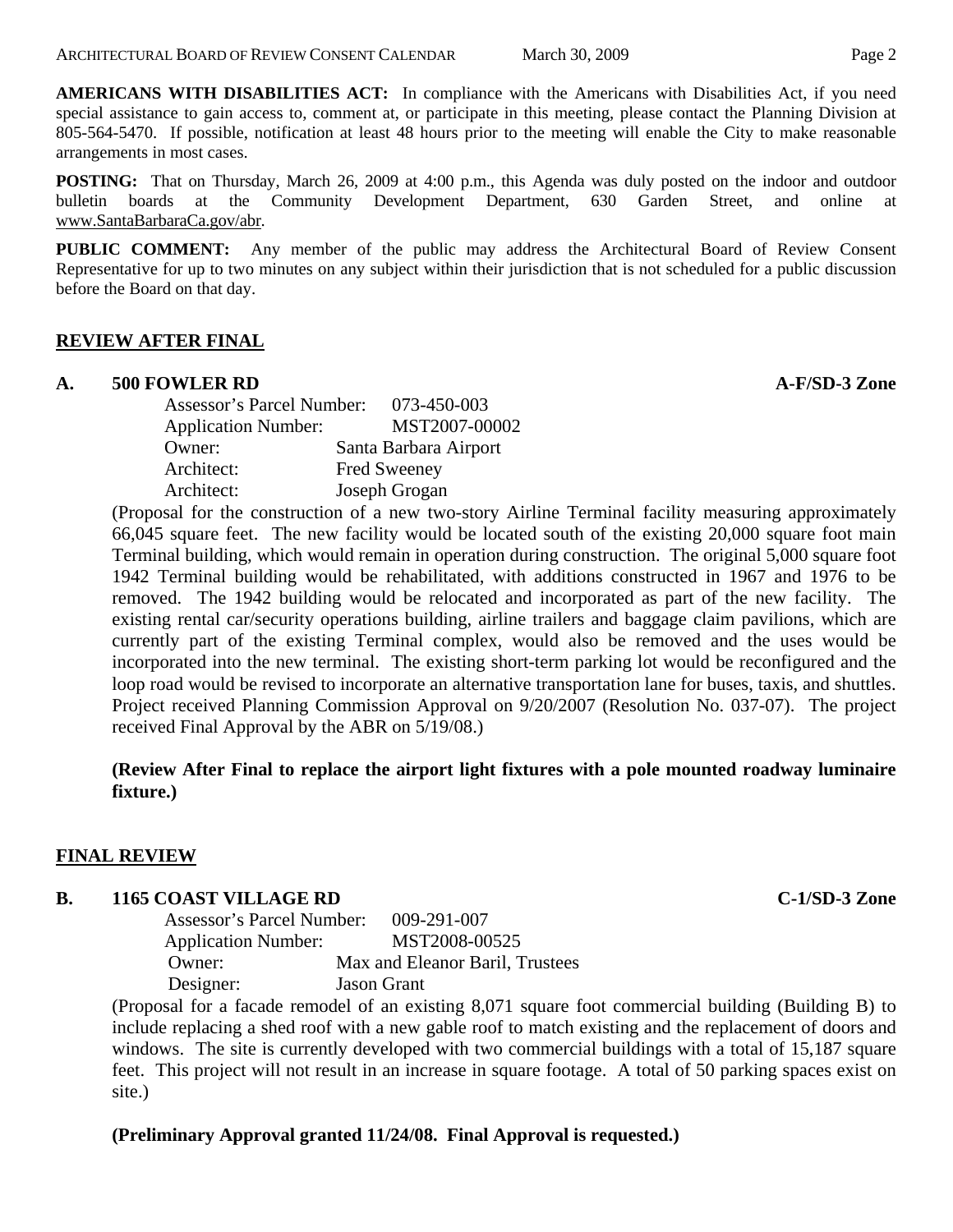## **CONTINUED ITEM**

#### **C. 2031 DE LA VINA ST C-2/R-4 Zone**

Assessor's Parcel Number: 025-301-025 Application Number: MST2008-00405 Owner: Braille Institute of America, Inc. Applicant: Ed Martin Business Name: Braille Institute of America

(Proposal to construct a 16' X 18', 288 square foot wood lattice patio cover at the rear of the Braille Institute. The cover will be supported by concrete columns.)

## **(Action may be taken if sufficient information is provided.)**

# **REFERRED BY FULL BOARD**

## **D.** 13 S SOLEDAD ST R-2 Zone

|                            | Assessor's Parcel Number: 017-183-018    |
|----------------------------|------------------------------------------|
| <b>Application Number:</b> | MST2008-00474                            |
| Owner:                     | City of Santa Barbara                    |
| Architect:                 | <b>Thomas Moore</b>                      |
| Applicant:                 | Housing Authority, City of Santa Barbara |

(This is a revised project description: Proposal for site improvements to a 1.17 acre lot currently developed with 15 residential apartments. Site improvements include the removal of the existing covered carports and addition of a new masonry garden wall, replace wood curbs with concrete curbs, add new lighting in parking area, a new 147 square foot trash enclosure, and the addition of three new canopy trees in the parking area. No alterations are proposed for the existing residential units. The proposal will include 31 uncovered parking spaces. 33 parking spaces are currently provided and 19 spaces are required.)

## **(Preliminary Approval granted 3/23/09. Final Approval is requested.)**

# **NEW ITEM**

# **E.** 814 LAGUNA ST R-3 Zone

Assessor's Parcel Number: 031-022-011 Application Number: MST2009-00136 Owner: Housing Authority, City of Santa Barbara Designer: Tom Moore

(Proposal to enlarge an existing masonry trash enclosure by 38 square feet, for a 156 square foot total, to allow for the addition of recycling bins. The proposal includes the addition of a trellis above the trash enclosure, landscaping to screen the enclosure, and to restripe the accessible parking space to include the loading zone. The existing 21 parking spaces will remain. Staff Hearing Officer approval is requested for encroachment into the required front setback.)

**(Comments only; Project requires Environmental Assessment and Staff Hearing Officer review for encroachment into the required front setback.)**